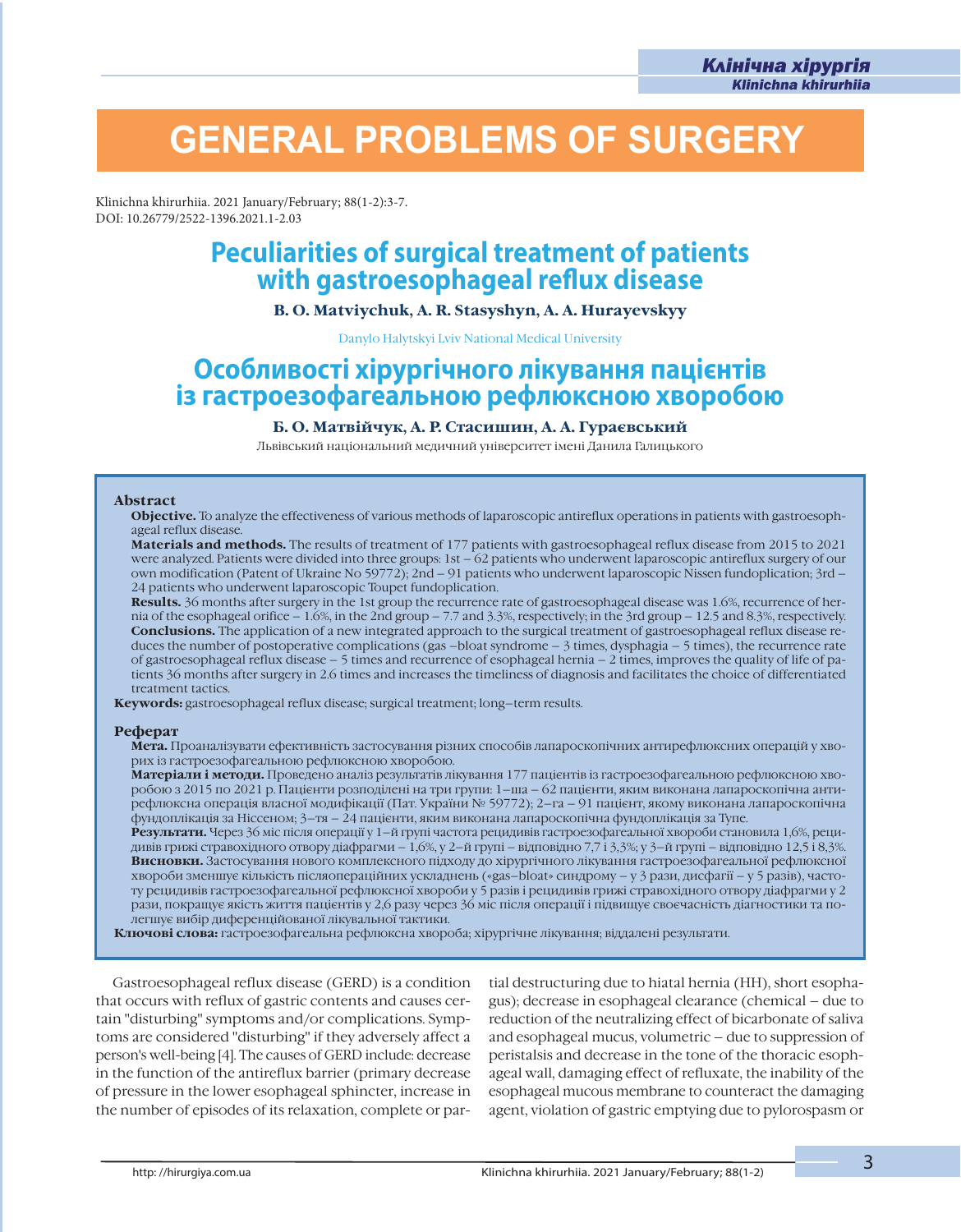í

ulcerative stenosis of the stomach, increased intra-abdominal pressure due to pregnancy or overweight, direct damaging effect of drugs against the esophageal mucosa, decreased pressure in the lower esophageal sphincter due to side effects of drugs) [3, 5, 10].

Protective barrier of the esophageal mucous membrane have pre-epithelial, epithelial and post-epithelial levels. The pre-epithelial level includes the water layer, the mucus layer and the presence of an increased concentration of bicarbonate ions. The epithelial level includes the structural and functional features of cellular structures: membranes, intercellular connections, intracellular and intercellular transport, which creates the optimal pH (7.3-7.4), as well as the peculiarities of epithelial cell reproduction. The post-epithelial level of protection is determined by an adequate blood supply and maintenance of the tissue pH. Since the aggressive factor acts mainly in the esophageal lumen, the main protection of the mucous membrane is the mechanism of pre-epithelial protection. Normally, this protective component is enhanced by the quantity and quality of the organic components of saliva (mucin, mucin-free protein, epidermal growth factor and salivary prostaglandin E2). In patients with reflux esophagitis, a significant slowdown in the secretion of mucin and mucin-free protein in response to intraesophageal mechanical and chemical irritation was found [8, 9, 10].

Surgical treatment of GERD should be aimed at restoring the anatomical structures of the antireflux barrier and prevention of recurrence. Antireflux operations are indicated for complicated GERD (recurrent bleeding, peptic strictures of the esophagus, Barrett's esophagus), as well as in case of ineffectiveness of drug therapy, especially in young patients who require maintenance therapy in high doses. Indication for surgery - GERD, combined with a hiatal hernia [2, 7].

A large number of publications are devoted to the problem of surgical treatment of GERD [1, 2, 4, 6], but postoperative complications remain quite high: failure of the esophageal-gastric junction is 55-60% of the total number of complications, and mortality from esophageal-gastric bleeding is 5-15%. GERD is often combined with large and giant HH (50-90%) and poses a high risk of complications such as gastroesophageal ulcers and bleeding, metaplasia and adenocarcinoma of the esophagus, strictures, perforations, compression of the mediastinal organs. The level of satisfaction from surgical treatment in patients with GERD is 62-97%, and in the long run (after 5 years) this figure is 80-96%. Quality of life significantly improves after antireflux laparoscopic surgery based on the results of both short- and long-term studies, including general and specific follow-ups. Specific intraoperative complications include perforation of the stomach and esophagus, pneumothorax, vagal injury. The highest incidence of perforation (1-4%) is observed in refundoplication. The authors who studied the methods of antireflux laparoscopic surgery, in particular thoracoscopic ones, report higher levels of perforation of the stomach and esophagus (6.7-9.1%). Purulent-septic complications include

wound infections (ranging within 0.2-3.1%) and postoperative hernias (ranging within 5-9%). High incidence (within 2-25%) of esophageal complications (prolonged dysphagia, strictures, esophageal erosion) after some types of alloplasty requires careful study of the choice of hiatal plastic's type and methods of its performance [4, 6].

During recent years, the types of laparoscopic surgery for GERD have undergone significant modifications, but the number of complications remains high. Among them the most important is the GERD recurrence, HH, sliding of the fundoplication cuff, dysphagia, gas-bloat syndrome. The wrong choice of operation's type, the occurrence of postoperative complications and, as a consequence, the deterioration of quality of life make this pathology one of the relevant problems in modern surgery [1]. The main unsolved problems, which affect the occurrence of complications are: indications for surgical treatment of patients with GERD, combined with HH, preoperative preparation and diagnostic methods, determining the prognosis of recurrence (determining the size of hernia, obesity, increased intra-abdominal pressure), technical aspects of surgery (choice of access, excision of the hernia sac, type of hernioplasty and fundoplication), prevention of intra- and postoperative complications.

Thus, despite the reasonable expediency of the minimally invasive methods application for the diagnosis and treatment of GERD, the issues of reducing the number of recurrences, complications after surgery and improving the quality of life in these patients remain open.

The purpose of our work is to analyze the effectiveness of various methods of laparoscopic antireflux surgery in patients with gastroesophageal reflux disease.

#### **Materials and methods**

The therapeutic results among 177 patients with GERD, who were admitted during 2015-2021 to the clinic of surgery and endoscopy of the Faculty of postgraduate education of the Danylo Halytsky Lviv National Medical University, were analyzed. They were divided into 3 groups: Group I laparoscopic antireflux surgery using our own modification (patent of Ukraine № 59772), included 62 patients; Group II (91 patients) – laparoscopic Nissen fundoplication; Group III (24 patients) – laparoscopic Toupet fundoplication.

The mean age of patients was  $51.8 \pm 12.1$  (19-74) years. There were 89 men (50.3%) and 88 women (49.7%). The mean body mass index (BMI) was  $27.8 \pm 4.5$  (18.5-39.8)  $kg/m<sup>2</sup>$ .

The distribution according to the grade of reflux esophagitis (LA classification) was as follows: grade  $A - 53$  patients (29.9%), grade  $B - 82$  patients (46.3%), grade  $C - 40$ patients (22.6%), grade  $D - 2$  patients (1.1%).

The average hiatal area (HA) was  $6.5 \pm 1.8$  (3.9-10.1) cm<sup>2</sup>. The average period of long-term results' evaluation was 27.1  $± 11.7 (12-36)$  months.

Computer program Statistica 10.0 (StatSoft) was used to perform the statistical data analysis. The latter was based on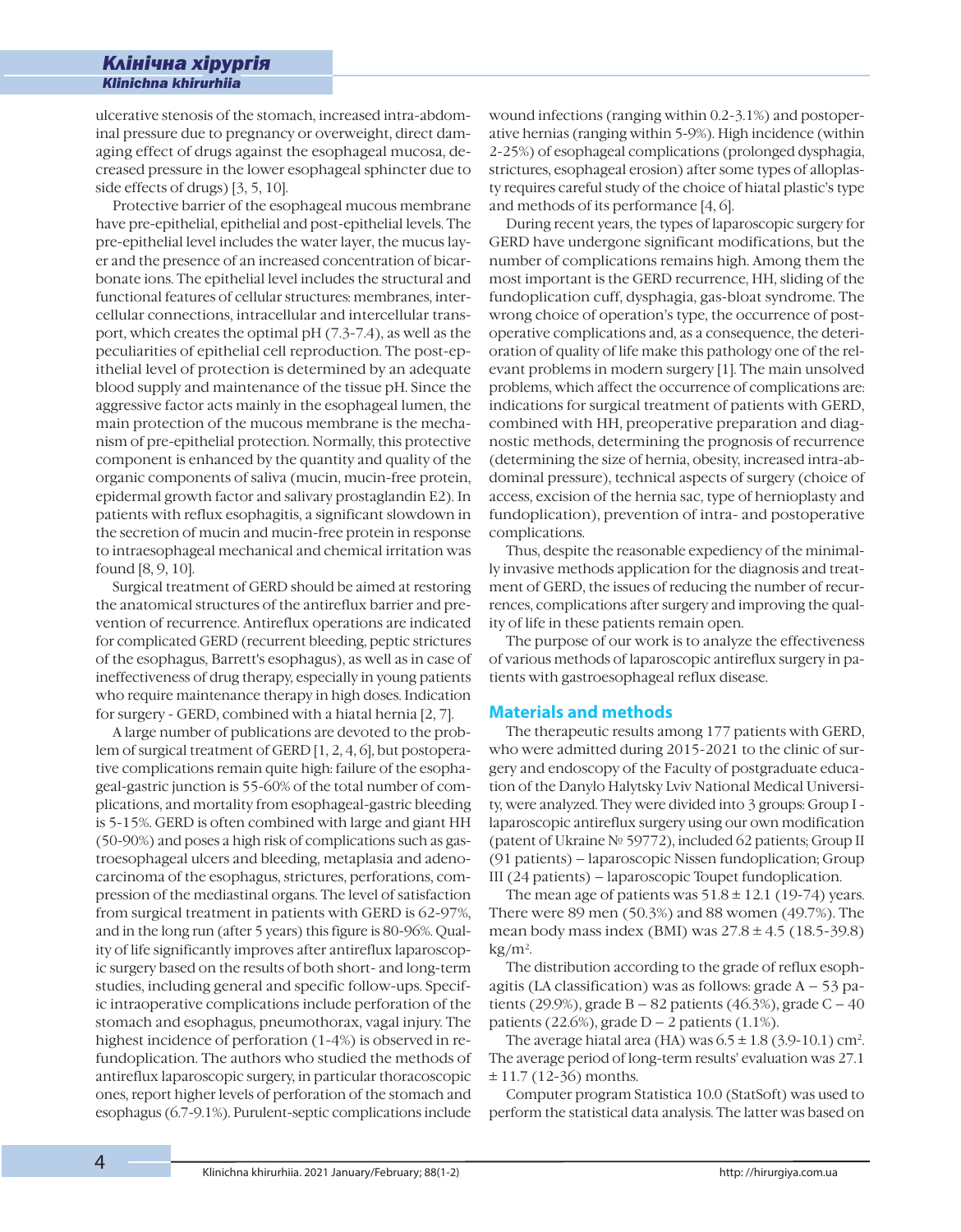three types of the research: 1) descriptive statistics, 2) testing of the distribution normality, 3) testing for the statistical significance of differences. The level of significance for statistical tests was chosen as 5%, i.e. the null hypothesis was rejected, if p<0,05.

#### **Results**

In group I – the average score of the visual analog scale (VAS) for reflux symptoms was  $0.6 \pm 0.2$  (0-6) points, for dysphagia –  $0.2 \pm 0.1$  (0-6) points, for extraesophageal symptoms  $-0.2 \pm 0.1$  (0-1) points. The average quality of life score, according to the GERD-HRQL questionnaire, was  $1.1 \pm 0.4$ (0-10) points. The distribution by satisfaction's level was as follows: completely satisfied – 59 patients (95.2%), partially satisfied  $-1$  patient (1.6%), dissatisfied  $-2$  patients (3.2%). The distribution by grade of reflux esophagitis according to LA classification was as follows: 0 degree was observed in 60 patients (96.8%), grade  $A - in 2$  (3.2%), grade B, C and  $D - in$ 0 (0%). The average DeMeester score was  $7.0 \pm 2.8$  (1.1-45.2). The average radiological oesophageal transit time (ROTT) was  $3.3 \pm 0.9$  (3-7) s. The hemoglobin level was  $124.6 \pm 7.2$  (110-149.8). The mean BMI was 29.6 ± 4.5 (20-39.8).

In group II - the average VAS score for reflux symptoms was  $2.1 \pm 0.8$  (0-6) points, for dysphagia –  $1.2 \pm 0.4$  (0-6) points, for extraesophageal symptoms  $-0.5 \pm 0.2$  (0-4) points. The average quality of life score according to the GERD-HRQL questionnaire was  $2.9 \pm 1.1$  (0-9) points. The distribution by satisfaction was as follows: satisfied – 71 patients (78.0%), partially satisfied – 15 patients (16.5%), dissatisfied  $-5$  patients (5.5%). The distribution according to the grade of reflux esophagitis (LA classification) was as follows: grade 0 was observed in 72 patients (79.1%), grade A – in 15 (16.5%), grade  $B - in 4$  (4.4%). The average DeMeester score was  $15.3 \pm 1.8$  (1.7-67.9). The average ROTT was 5.8  $\pm$  1.9 (3-7) s. The average hemoglobin level was 119.4  $\pm$  2.7  $(108.7-137.3)$ . The mean BMI was  $28.5 \pm 2.1$   $(20.9-37.7)$ .

í

In group III - the average VAS score for reflux symptoms was  $2.8 \pm 1.1$  (0-6) points, for dysphagia –  $1.9 \pm 0.4$  (0-6), and for extraesophageal symptoms  $-0.8 \pm 0.2$  (0-5). The average quality of life score according to the GERD-HRQL questionnaire was  $4.0 \pm 1.6$  (0-10) points. The distribution by satisfaction was as follows: satisfied – 17 (70.8%) patients, partially satisfied  $-4$  (16.7%), dissatisfied  $-3$  (12.5%). The distribution according to the grade of reflux esophagitis

| Table 1.<br>Comparison of results in patients of the 1st and 2nd groups by the number of relapses |                    |               |                          |               |        |  |  |  |  |
|---------------------------------------------------------------------------------------------------|--------------------|---------------|--------------------------|---------------|--------|--|--|--|--|
| Indicator                                                                                         | Groups of patients |               |                          |               |        |  |  |  |  |
|                                                                                                   | 1st<br>$(n = 62)$  |               | 2nd<br>$(n = 91)$        |               | p      |  |  |  |  |
|                                                                                                   | $\mathbf n$        | $\frac{0}{0}$ | $\mathbf n$              | $\frac{0}{0}$ |        |  |  |  |  |
| <b>GERD</b>                                                                                       |                    | 1,6           |                          | 7,7           | 0,0123 |  |  |  |  |
| Symptomatic recurrence of HH                                                                      |                    | 1,6           | $\overline{\mathcal{E}}$ | 3,3           | 0,0599 |  |  |  |  |
| Asymptomatic recurrence of HH                                                                     |                    |               | 5                        | 5,5           | 0,0993 |  |  |  |  |
| <b>HH</b>                                                                                         | $\mathfrak{D}$     | 3,2           | 6                        | 6,6           | 0,1440 |  |  |  |  |
| Symptomatic recurrence of GERD                                                                    |                    | 1,6           | 3                        | 3,3           | 0,0599 |  |  |  |  |
| Asymptomatic recurrence of GERD                                                                   |                    | 1,6           | $\overline{4}$           | 4,4           | 0,2158 |  |  |  |  |
| $GERD + HH$                                                                                       |                    | 1,6           | 6                        | 6,6           | 0,0678 |  |  |  |  |
| Symptomatic recurrence of HH + symptomatic recurrence of GERD                                     |                    | 1,6           | $\mathcal{E}$            | 3,3           | 0,0599 |  |  |  |  |
| Asymptomatic recurrence of HH + asymptomatic recurrence of GERD                                   |                    |               | 4                        | 4,4           | 0,0784 |  |  |  |  |
| <b>Strictures</b>                                                                                 |                    |               |                          |               |        |  |  |  |  |
| Repeated operations                                                                               |                    |               |                          |               |        |  |  |  |  |

| Table 1. | Comparison of results in patients of the 1st and 2nd groups by the number of relapses |
|----------|---------------------------------------------------------------------------------------|
|          |                                                                                       |

#### Table 2. **Comparison of results in patients of the 1st and 3rd groups by the number of relapses**

|                                                                 | Groups of patients       |                          |                |               |        |
|-----------------------------------------------------------------|--------------------------|--------------------------|----------------|---------------|--------|
| Indicator                                                       | 1st                      |                          | 3rd            |               | p      |
|                                                                 |                          | $(n = 62)$               |                | $(n = 24)$    |        |
|                                                                 | $\mathbf n$              | $\frac{0}{0}$            | $\mathbf n$    | $\frac{0}{0}$ |        |
| <b>GERD</b>                                                     |                          | 1,6                      | 3              | 12,5          | 0,0534 |
| Symptomatic recurrence of HH                                    |                          | 1,6                      |                | 4,2           | 0,1585 |
| Asymptomatic recurrence of HH                                   |                          |                          | ◠              | 8,3           | 0,0665 |
| <b>HH</b>                                                       | $\mathfrak{D}$           | 3,2                      | $\mathfrak{D}$ | 8,3           | 0,0806 |
| Symptomatic recurrence of GERD                                  |                          | 1,6                      |                | 4,2           | 0,0535 |
| Asymptomatic recurrence oGERD                                   |                          | 1,6                      |                | 4,2           | 0,1585 |
| $GERD + HH$                                                     |                          | 1,6                      |                | 4,2           | 0,1585 |
| Symptomatic recurrence of HH + symptomatic recurrence of GERD   |                          | 1,6                      |                |               | 0,0521 |
| Asymptomatic recurrence of HH + asymptomatic recurrence of GERD |                          |                          |                | 4,2           | 0,1625 |
| <b>Strictures</b>                                               | $\overline{\phantom{0}}$ | $\overline{\phantom{0}}$ |                | -             |        |
| Repeated operations                                             |                          |                          |                |               |        |
|                                                                 |                          |                          |                |               |        |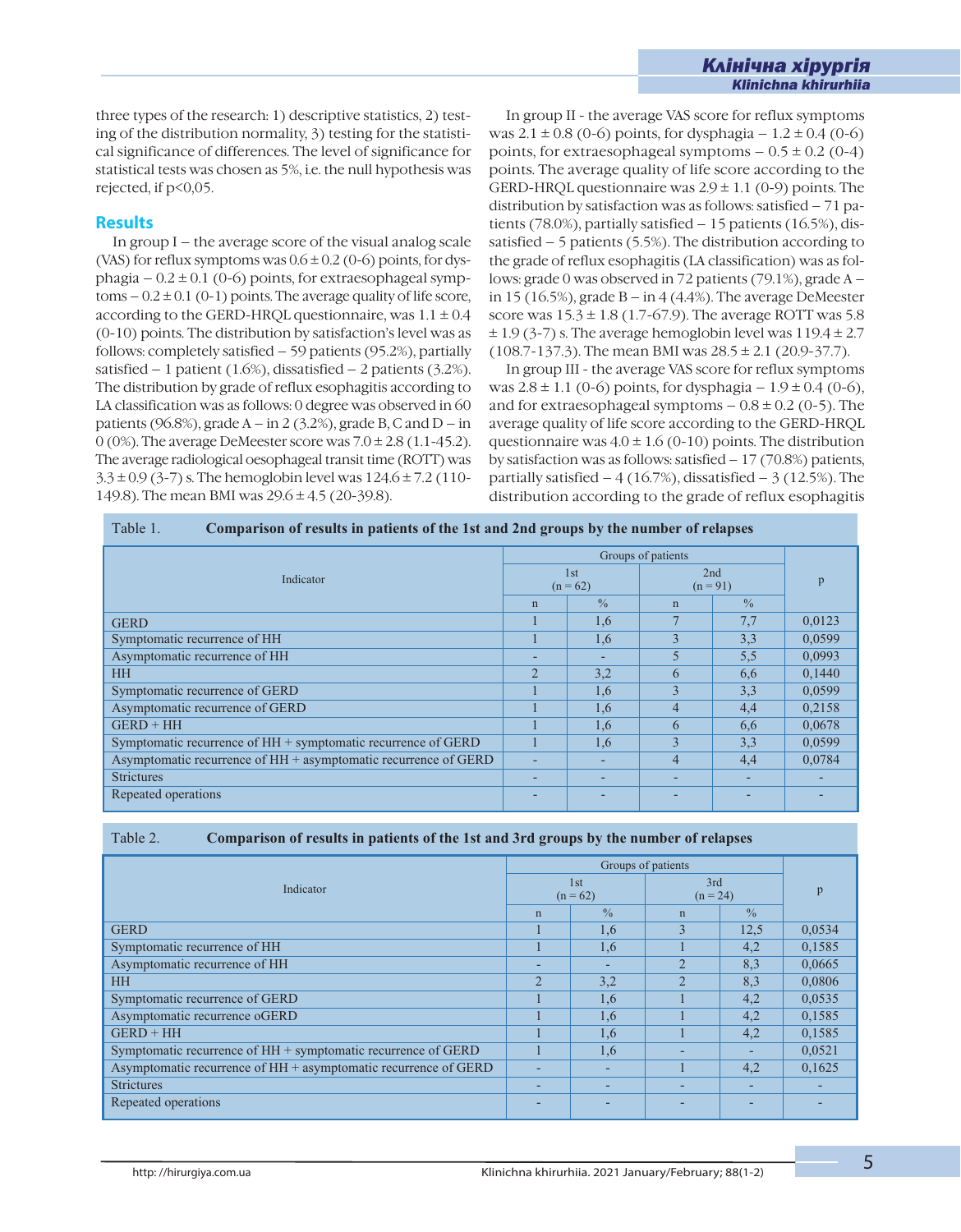(LA classification) was as follows: 0 degree was observed in 16 (66.7%) patients, grade A – in 4 (16.7%), grade B – in 4 (16.7%) . The mean DeMeester score was 23.0 ± 2.4 (3.4- 92.1). The average ROTT was  $5.8 \pm 2.3$  (3-7) s. The average hemoglobin level was  $112.3 \pm 6.3$  (128.3-149.1). The mean BMI was  $25.7 \pm 2.5$  (22.7-39.1). Data from the comparative analysis of results in patients of different groups by the number of relapses are given in *Table 1, 2.*

#### **Discussion**

í

Gastroesophageal reflux disease is currently one of the most common diseases of the gastrointestinal tract. GERD is recognized as a disease of the XXI century, which affects from 20 up to 50% of the population around the world. GERD and HH remain the leading causes of reduced quality of life, and the development of a number of complications. The relevance of the problem increases in case of complicated GERD and the development of extraesophageal manifestations of the disease, which complicates the diagnosis and selection of optimal treatment tactics. Difficulties in the diagnosis of GERD are explained by: atypical course of the disease, presence of comorbidities, lack of the "gold standard" examinations.

During recent years, the types of operations for GERD have undergone significant modifications, but the number of postoperative complications remains high. The recurrence rate after HH plastic averages 25%, reaching 60% and can be solved through a comprehensive approach to the diagnosis of GERD combined with HH. The high incidence of postoperative complications, such as dysphagia, gas-bloat syndrome, slipping of the fundoplication cuff and that of esophageal complications (ranging within 2-25%), such as prolonged dysphagia, strictures, esophageal erosion after some types of alloplasty, require a search for ways to eliminate them, careful study of the options of the hiatal plastics' method and the development of reliable fundoplication and methods of its performance.

The main unexplored issues are indications for surgical treatment of patients with GERD, preoperative preparation and diagnostic methods, surgical treatment versus medical one, the advantages of different methods of surgery, laparoscopic surgery compared to open one, technical aspects of operations, prevention of intra- and postoperative complications.

From the performed analysis of long-term results and their comparison with baseline and inter-group data, it follows that in 36 months after surgery there is a statistically significant difference in favor of group I on the average VAS score for reflux symptoms, dysphagia and extraesophageal symptoms, the average score of quality of life according to the GERD-HRQL, mean DeMeester score, distribution of patients by their satisfaction, grade of reflux esophagitis according to the Los Angeles classification, and gasbloat syndrome.

When applying a new integrated approach to the diagnosis and treatment of GERD, which includes the usage of proposed modern diagnostic methods, developed by us as well as the method of operation, based upon topographic and anatomical features of the esophageal-gastric junction and adjacent structures, minimally invasive surgery, laparoscopic and endoscopic approaches, usage of developed diagnostic and therapeutic algorithm it is possible to reduce the number of postoperative complications such as: gasbloat syndrome – 3-fold, dysphagia – 5-fold, GERD and HH recurrences 5-fold and 2-fold, correspondingly, to improve the patients' quality of life in 2.6 times in 36 months after surgery, and to increase the timeliness of diagnosis and the choice of differentiated treatment tactics.

#### **Conclusions**

In 36 months after surgery the difference between groups I and II in the number of GERD recurrences was 1.6% vs. 7.7%, that of HH recurrences – 1.6% vs. 3.3%, the difference between groups I and III in the number of GERD recurrences was 1,6% vs. 12.5%, that of HH recurrences – 3.2% vs. 8.3%.

Analysis of results of the GERD surgical treatment have revealed the causes (application of the operative method, technical aspects during the intervention: removal of the hernia sac, expanded mediastinal dissection; hernia size, choice of hernioplasty and fundoplication method, presence of obesity, GERD complications, intensity of postoperative follow-up, surgeon's experience), that lead to the GERD and HH recurrence and allowed to substantiate the indications for the usage of the developed method of complex diagnosis and treatment.

*Finding.* The source of funding for the publication of the article is the funds of its authors.

*Contribution of each participant.* The contribution of each author to this work is the same.

*Conflict of interest.* The authors who participated in this study declare the absence of a conflict of interest regarding this manuscript.

*Consent to publication.* All authors read and approved the final version of the manuscript and agreed to its publication.

#### **References**

- 1. Fuchs KH, Babic B, Breithaupt W, Dallemagne B, Fingerhut A, Furnee E, et al. EAES recommendations for the management of gastroesophageal reflux disease. Surg Endosc. 2014 Jun;28(6):1753-73. doi: 10.1007/s00464-014-3431-z. Epub 2014 May 2. PMID: 24789125.
- 2. El-Serag HB, Sweet S, Winchester CC, Dent J. Update on the epidemiology of gastro-oesophageal reflux disease: a systematic review. Gut. 2014 Jun;63(6):871-80. doi: 10.1136/gutjnl-2012-304269. Epub 2013 Jul 13. PMID: 23853213; PMCID: PMC4046948.
- 3. Katz PO, Gerson LB, Vela MF. Guidelines for the diagnosis and management of gastroesophageal reflux disease. Am J Gastroenterol. 2013 Mar;108(3):308-28; quiz 329. doi: 10.1038/ ajg.2012.444. Epub 2013 Feb 19. Erratum in: Am J Gastroenterol. 2013 Oct;108(10):1672. PMID: 23419381.